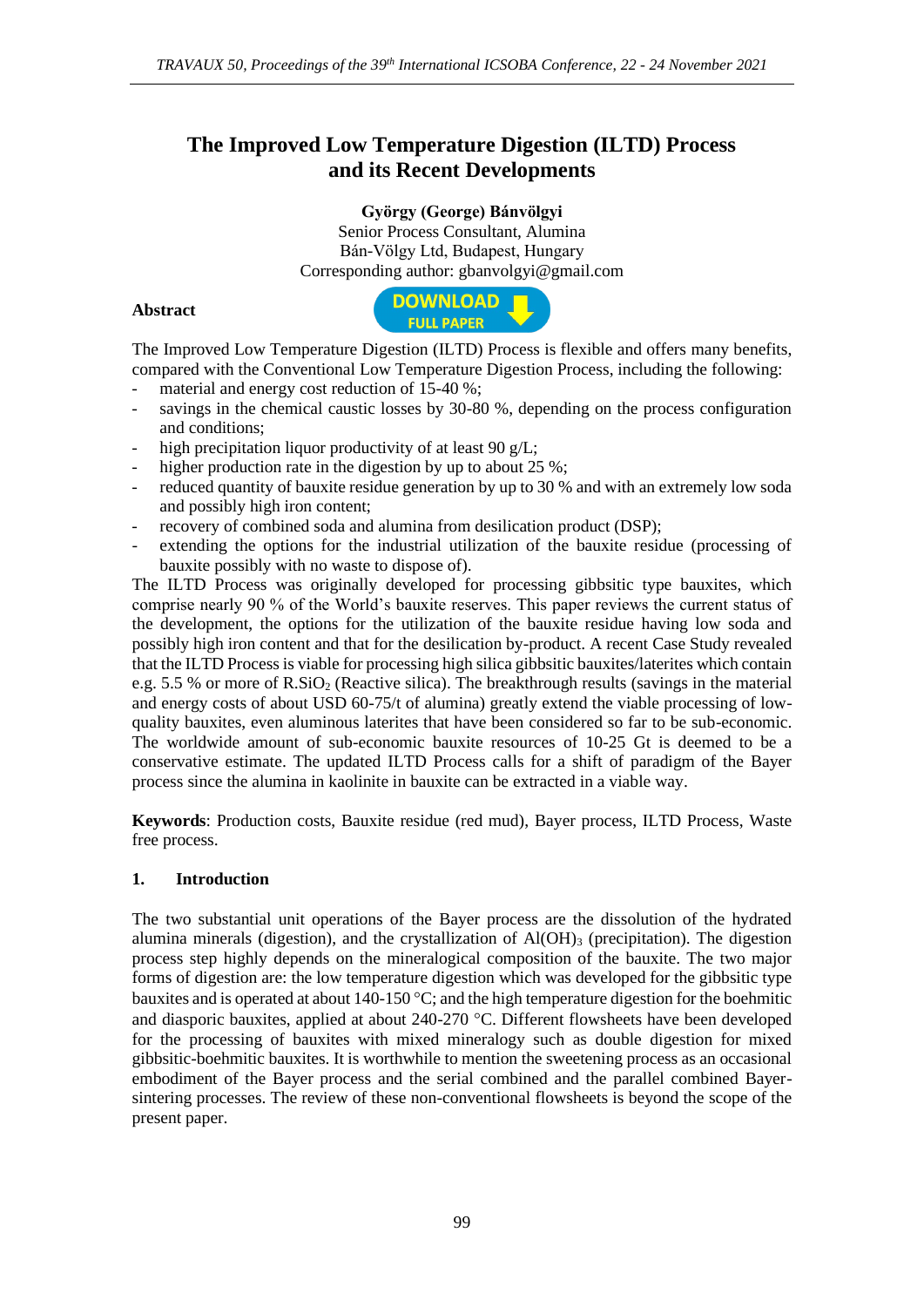#### **2. Dissolution of Gibbsite, Transformation of Kaolinite into DSP**

The reaction equation with the arrow to the right symbolizes the dissolution of gibbsite (digestion), with the arrow to the left depicts the precipitation of  $Al(OH)_{3}$ .

heating  
\nAl(OH)<sub>3</sub> + OH<sup>-</sup> 
$$
\rightleftharpoons
$$
 [Al(OH)<sub>4</sub>]<sup>-</sup> (1)  
\n(gibbsite) cooling (aluminate anion)

Dissolution reaction of kaolinite

 $\text{Al}_2(\text{OH})_4(\text{Si}_2\text{O}_5) + 6\text{OH}^+ + \text{H}_2\text{O} \rightleftharpoons 2[\text{SiO}_2(\text{OH})_2]^2 + 2[\text{Al}(\text{OH})_4]$ (2) (kaolinite) (hydroxide ion) (silicate anion) (aluminate anion)

The sodium aluminium hydrosilicate (desilication product, DSP, mostly sodalite) compound that forms in the liquid phase as per the desilication reaction equation (3) at temperatures of about 140-160 °C is described in a novel form [1]:

$$
6[SiO2(OH)2]2 + 6[A(OH)4] + 20Na+ + X2 \rightleftharpoons [Na2O.A1O3.2SiO2(1+k)H2O3.Na2X ++ 12OH + 12Na+ + (9-3k)H2O
$$
 (3)

where X: 2OH,  $CO_3^2$ ,  $SO_4^2$ , 2Cl, 2[Al(OH)<sub>4</sub>], etc., k = 0-1

#### **3. The Reaction Mechanism and Rate Equations of the Dissolution of Gibbsite and Transformation of Kaolinite to DSP**

#### **3.1 The Reaction Mechanism**

The kinetics of the dissolution of gibbsite and transformation of kaolinite to DSP was tested at about 100  $\degree$ C and under a wide range of caustic concentrations [2]. The mathematical modeling of the set of kinetic tests enabled the comprehensive reaction mechanism to be determined [3], that is depicted with the following schematics [4].



**Figure 1. Reaction mechanism of dissolution of gibbsite and transformation of kaolinite to DSP. A: kaolinite, B: dissolved silica, C: sodium aluminium hydrosilicate (DSP), D: gibbsite, E: dissolved alumina**

### **3.2 Reaction Rate Equations of Dissolution of Gibbsite and Kaolinite, Formation of Desilication Product**

The reaction rate equations, which best describe the substantial reactions of the dissolution of gibbsite and the transformation of kaolinite into desilication product are shown below (4)-(6). The rate equation for the dissolution of kaolinite that was developed originally for the pre-desilication [3] has been adopted to the conditions of the low temperature digestion [1].